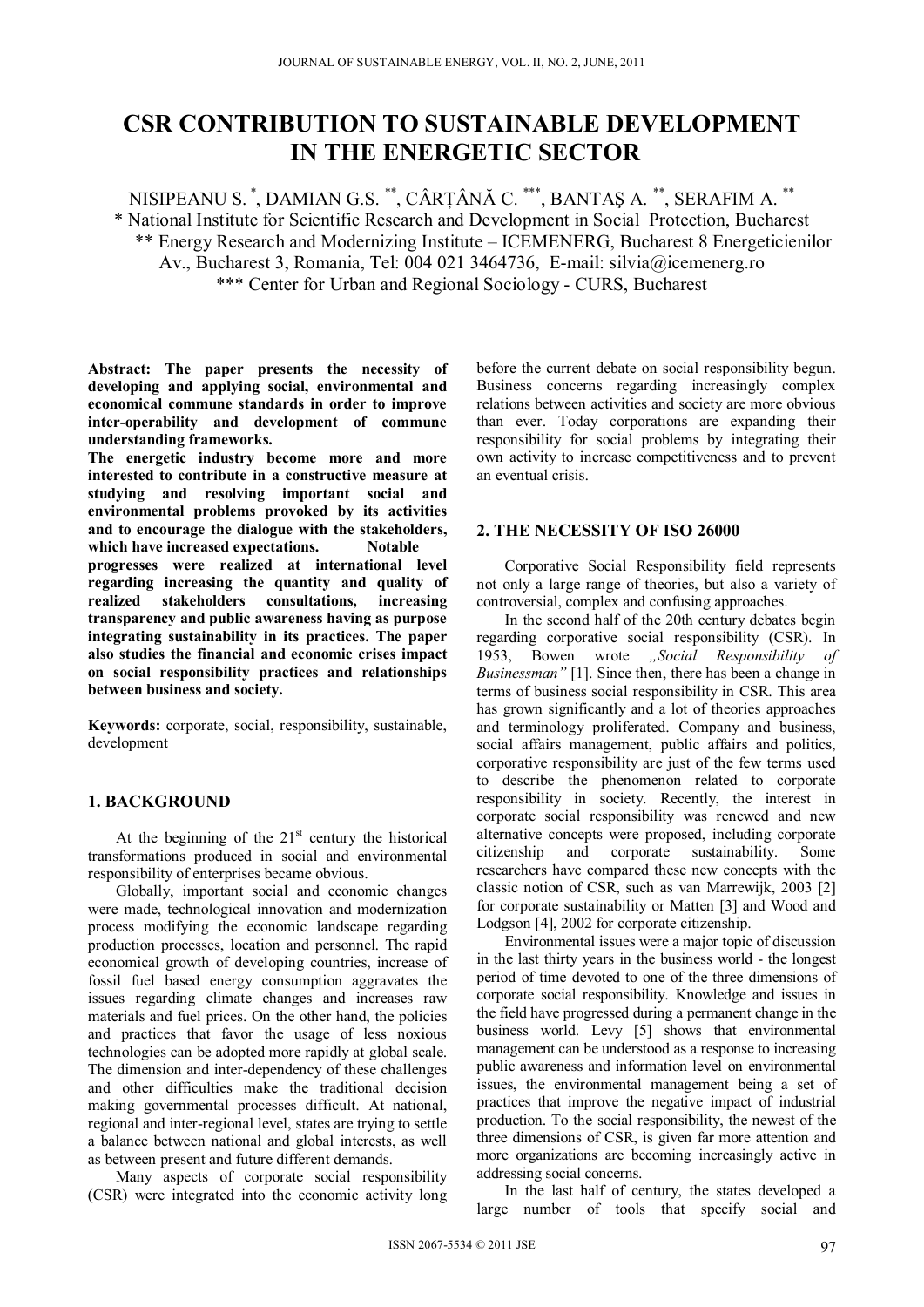environmental rules and behavior standards that should be respected in the private sector and by other organizations. The concept of social responsibility and sustainable development offers an opportunity of defining new ways in which all types of organizations can largely reflect their activities social impact and take the necessary measures to reduce it.

Social responsibility initiatives, discussions, activities and publication appeared both within and outside the governmental sphere. Ten years ago, just a few organizations reported other then just financial performances. In 2005, 100 top companies in Fortune's magazine "Global 250" reported to the large public about their politics and SR performances. At least 52 out of 100 edited separated reports regarding social responsibility. [6]

The critics sustain that the bodies have no other responsibilities but those stipulated by law and statute. However, The Economist noted in 2005 that "corporate social responsibility movement has won the battle of ideas." But even among those who recognize the concept, there are different views on such questions as "SR is for the private sector, or for any organization?" Or "What is extent to which global standards can be applied to countries and organizations whose level of development and capabilities are fundamentally different?". Although it is generally recognized that social expectations varies in time depending on activity fields in a certain region, SR concept is closely linked to factors associated with globalization is. The increasing number of private organizations of civil society, whose activities are developed in more than one country prove the necessity of developing and applying some commune social, environmental and economic standards, in order to insure minimum levels of protection, improve inter-operability and to elaborate consensual understanding frameworks.

#### **3. ISO 26000 STANDARD**

The development of ISO 26000, the social responsibility international standard, represents a concentration of international expertise on social responsibility. For the first time, a standardization process is conducted by representatives of organizations from a large social range, both from developed and developing countries, through an initiative that didn't belong to governments or international organizations such as the United Nations. Introducing ISO 26000 will produce a radical change in what responsibility practices are concerned, first of all by imposing a commune terminology and implementation to all organizations in all fields.

The international standard ISO 26000 "Guidance on social responsibility", was published in November 2010. ISO 26000 draws on the best practices developed based on initiatives in public and private sector of social responsibility. The guidelines corresponds with the relevant declarations of United Nation and its bodies, concluding an memorandum of understanding with OMM in order to insure coherence with this organization labor standards and memorandums of understanding with the UN Global Compact Office and the Organization for Economic Cooperation and Development (OECD), on

cooperation in developing ISO 26000.

Standard ISO 26000 provides a harmonized guidance, relevant globally, based on international consensus among experts representatives of key stakeholder groups and encourage implementation of best practices in corporate social responsibility worldwide.

Introducing the international standard includes the following essential messages, declaring that ISO 26000:

- provides guidelines on principles regarding social responsibility, core subjects and issues which refers to social responsibility and ways of integrating social responsible behavior in the existent organizational strategies, systems and processes
- can be used both by those that begin implementing social responsibility and by those who have a certain experience in implementing it
- is destined to all types of organizations in public, private and non-profit sector, regardless of their size or location – in developed or developing countries
- it is not a management system standard and it is not destined to certification, regulatory or contractual purpose

The standard can be used by all types of organizations in private, public and non-profit organizations, small or large organizations and that function in developed or developing countries. The international regulation provides the guidelines regarding social responsibility principles, central problems and the action fields regarding social responsibility, according to table 1.

| <b>Clause title</b> | <b>Description of clause contents</b>                     |  |  |  |  |  |  |  |
|---------------------|-----------------------------------------------------------|--|--|--|--|--|--|--|
| Scope               | Defines<br>the<br>content<br>and<br>scope<br>of<br>this   |  |  |  |  |  |  |  |
|                     | International<br>Standard<br>and<br>identifies<br>certain |  |  |  |  |  |  |  |
|                     | limitations and exclusions.                               |  |  |  |  |  |  |  |
| Terms.              | Identifies and provides the definition of key             |  |  |  |  |  |  |  |
| definitions         | terms that are of fundamental importance for              |  |  |  |  |  |  |  |
| and abbreviated     | understanding social responsibility and for using         |  |  |  |  |  |  |  |
| terms               | this International Standard.                              |  |  |  |  |  |  |  |
| Understanding       | Describes the important factors and conditions            |  |  |  |  |  |  |  |
| social              | that have influenced the development of social            |  |  |  |  |  |  |  |
| responsibility      | responsibility and that continue to affect its            |  |  |  |  |  |  |  |
|                     | nature and practice. It also describes the concept        |  |  |  |  |  |  |  |
|                     | of social responsibility itself – what it means and       |  |  |  |  |  |  |  |
|                     | how it applies to organizations. The clause               |  |  |  |  |  |  |  |
|                     | includes guidance for small and medium sized              |  |  |  |  |  |  |  |
|                     | organizations on the use of this International            |  |  |  |  |  |  |  |
|                     | Standard.                                                 |  |  |  |  |  |  |  |
| Principles of       | Introduces and explains the generic principles of         |  |  |  |  |  |  |  |
| social              | social                                                    |  |  |  |  |  |  |  |
| responsibility      | responsibility.                                           |  |  |  |  |  |  |  |
| Recognizing         | Addresses two practices of social responsibility:         |  |  |  |  |  |  |  |
| social              | an organization's recognition of its social               |  |  |  |  |  |  |  |
| responsibility      | responsibility, and its identification of and             |  |  |  |  |  |  |  |
| and                 | engagement with its stakeholders. It provides             |  |  |  |  |  |  |  |
| engaging with       | guidance on the relationship between an                   |  |  |  |  |  |  |  |
| stakeholders        | organization, its stakeholders and society,               |  |  |  |  |  |  |  |
|                     | recognizing the core subjects and issues of social        |  |  |  |  |  |  |  |
|                     | responsibility and an organization's sphere of            |  |  |  |  |  |  |  |
|                     | influence.                                                |  |  |  |  |  |  |  |
| Guidance on         | Explains the core subjects and associated issues          |  |  |  |  |  |  |  |
| social              | relating to social responsibility. For each core          |  |  |  |  |  |  |  |
| responsibility      | subject, information has                                  |  |  |  |  |  |  |  |
| core                | Been provided on its scope, its relationship to           |  |  |  |  |  |  |  |
| subjects            | social responsibility, relevant principles and            |  |  |  |  |  |  |  |
|                     | considerations, and related actions and                   |  |  |  |  |  |  |  |
|                     | expectations.                                             |  |  |  |  |  |  |  |
| Guidance on         | Provides guidance on putting social                       |  |  |  |  |  |  |  |
| integrating         | responsibility into practice in an organization.          |  |  |  |  |  |  |  |
| social              | This includes guidance related to: understanding          |  |  |  |  |  |  |  |
| responsibility      | the social responsibility of an organization,             |  |  |  |  |  |  |  |
| throughout an       | integrating social responsibility throughout an           |  |  |  |  |  |  |  |

**Table 1. ISO 26000 architecture**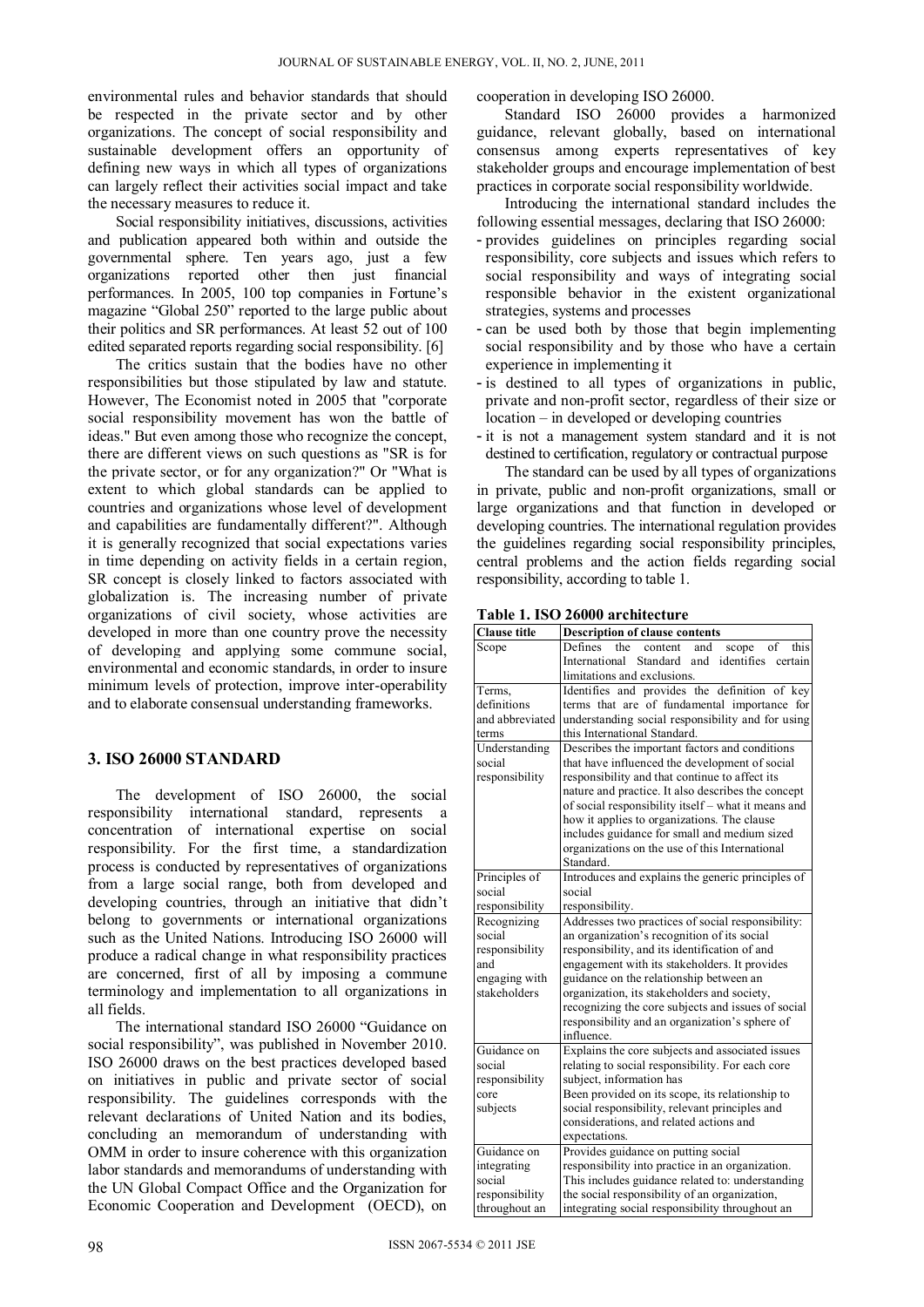| organization                        | organization, communication related to social<br>responsibility, improving the credibility of an<br>organization regarding social responsibility,<br>reviewing progress and improving performance<br>and evaluating voluntary initiatives for social<br>responsibility. |  |  |  |  |
|-------------------------------------|-------------------------------------------------------------------------------------------------------------------------------------------------------------------------------------------------------------------------------------------------------------------------|--|--|--|--|
| Annex on                            | Presents a non-exhaustive list of voluntary                                                                                                                                                                                                                             |  |  |  |  |
| voluntary                           | initiatives and tools related to social                                                                                                                                                                                                                                 |  |  |  |  |
| initiatives and                     | responsibility that address aspects of one or more                                                                                                                                                                                                                      |  |  |  |  |
| tools                               | core subjects or the integration of social                                                                                                                                                                                                                              |  |  |  |  |
| related to social<br>responsibility | responsibility throughout an organization.                                                                                                                                                                                                                              |  |  |  |  |
| Bibliography                        | Includes references to authoritative international                                                                                                                                                                                                                      |  |  |  |  |
|                                     | instruments and ISO Standards that are                                                                                                                                                                                                                                  |  |  |  |  |
|                                     | referenced in the body of this International                                                                                                                                                                                                                            |  |  |  |  |
|                                     | Standard as source material.                                                                                                                                                                                                                                            |  |  |  |  |
| Index                               | Provides direction to references to topics,                                                                                                                                                                                                                             |  |  |  |  |
|                                     | concepts and terms in this International Standard.                                                                                                                                                                                                                      |  |  |  |  |

In order to define social responsibility application field, identification of relevant action fields and settling priorities, according to ISO 26000, the organization should approach the following core subjects:

- organizational governance
- human rights
- labor practices
- environment
- fair operating practices
- consumers issues
- social engagement community involvement and development

Integration means for responsible behavior in strategies, systems, practices and processes adopted by enterprises are presented in figure 1.



**Fig. 1. Overview on ISO 26000** 

Economic aspects, as well as health, safety and value chain are approached in the seven core subjects, where is relevant. Each core subject includes a range of social responsibility issues which are described along with the related actions and expectations. Social responsibility is a dynamic field, which reflects the evolution of today social and environmental concerns, thus in the future is possible the emergence of other fields. The standard settles that any action carried out on these basic issues and action fields should be based on the corporative social responsibility practices and policies stipulated in cap. 4 and 5 of ISO 26000.

For each core subject it is recommended that the organization identifies and treats all issues that have

significant influence or importance regarding its decisions and actions (according to section 5). In order to evaluate a policy field opportunity, it must be considered both long term and short term objectives. However, there is no pre-settled order in which an organization should approach the core subjects, this can vary depending on the organization and its strategy.

## **4. CHALLENGES AND DIFFICULTIES AT IMPLEMENTING CSR IN THE ENERGY INDUSTRY**

The energy companies play a crucial role in creating social welfare. Having this quality, they represent an object of constant social interest and it is important that they understand their own importance and responsibility towards society. Although the general concept of corporate social responsibility, including its three pillars – economic, environmental and social – is generally the same, it is clear that each company has to evaluate its own point of view, the benefits that social responsibility can bring to its operations and what objectives it wishes to settle. Being more and more aware of their corporate social responsibility, the energy companies understand that improving companies practices represents the responsibility as corporate citizen and it's necessary in order to plan long time business for sustainable operations.

The energy industry pursues the supply of safe, accessible and economically viable services, essential for economic growth, environmental protection and social progress. In order to achieve these objectives, that became more and more complex, it is necessary to settle coherent and commune processes in all activities: professional training, sustainable technological development, capacities strengthening and modernizing, social responsibility and environmental protection.

Energy companies are becoming increasingly held responsible for the activities they carry out not only by shareholders but also by stakeholders belonging to the supply chain and distribution, communities, NGOs, government with its agencies, active population and public. The energy industry should be interested in contributing in a constructive measure at studying and resolving important social and environmental problems provoked by its activities and to encourage the dialogue with stakeholders, whose expectations have evolves. On international level, notable progresses were made in what regards the number and quality of consultations with the stakeholders, increasing transparency and public warning in order to integrate sustainability in its practices.

Thus, in the energy field, more than in other activity fields, recognizing the importance of CSR is increasingly. Social partners in the energy field – EPSU (European Public Services Union), EMCEF (European Mine, Chemicals and Energy Workers' Federation) and Eurelectric (Electric Power Industry Union) have adopted, after a series of discussions, a commune Declaration regarding CSR in 2004.

Given the 2001 Green Paper the European Commission, a working group has undertaken various actions and acknowledged that the role of social partners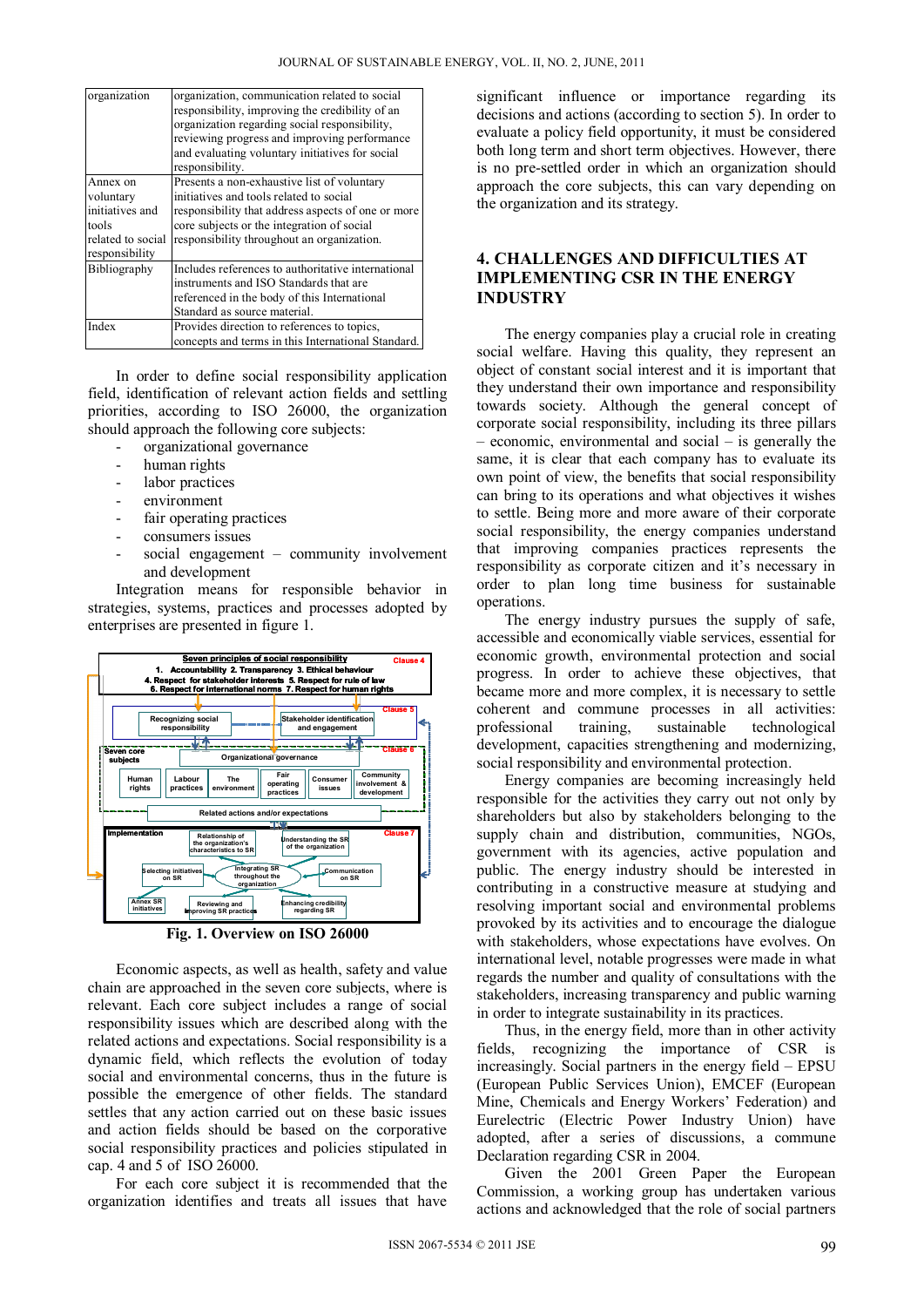and stakeholders is essential in developing good practices for CSR development in the area.

Global Reporting developed a specific sectoral supplement for energy and a pilot version of the Supplement was launched in December 2007. The Supplement is destined to organizations involved in the process of generation, transport, distribution and retail of electric energy and was developed to be applicable globally, regardless of the organization type, dimension, and property or activity range within the sector.

The sectoral Supplement is based on the G3 Guidelines and provides orientation for reporting, regarding key aspects on sustainability performance, including the most significant aspects for this industry. The sectoral specific guide is presented as comments of G3 Guidelines, containing new performance indicators, specific for electric energy field. Considering that G3 uses flexible principles and indicators that are easy to verify through reporting and that it has specific indicators for energy field, Global Reporting Initiative is a highly used instrument by companies in this sector.

The challenges created by globalization, which advance rapidly and the development of communication technologies were the main forces for the decision makers to acknowledge the necessity of social responsibility:

- new concerns and expectations from citizens, consumers, public authorities and investors in the context of globalization and large scale industrial changes
- social criteria increasingly influence the investment decisions of individuals and institutions
- increasingly concern regarding environmental damages created by the economic activity
- the transparency of business activities brought by<br>mass-media and modern informational and mass-media and modern informational and communication technologies

Social responsibility content is influenced by the operation nature and the environment in which it takes place, and this is why guidelines and specific instruments are needed for the companies that operate in the energy industry. However, it is up to each company to settle what social responsibility involves in its own operations and what types of instruments to use in order to reach those objectives.

Generally, for the energetic field, the three pillars of social responsibility – economic, social and environmental responsibility – should be balanced and raised on operations reliability and transparency, basically having the content of table 3.

**Table 2. The three pillars of CSR in energy field** 

| <b>Economic responsibility</b>                                                                                                                                                                                                                                                                                                                    | Environmental                                                                                                                                                                                                                                                      | <b>Social responsibility</b>                                                                                                                                                                                                                 |  |  |
|---------------------------------------------------------------------------------------------------------------------------------------------------------------------------------------------------------------------------------------------------------------------------------------------------------------------------------------------------|--------------------------------------------------------------------------------------------------------------------------------------------------------------------------------------------------------------------------------------------------------------------|----------------------------------------------------------------------------------------------------------------------------------------------------------------------------------------------------------------------------------------------|--|--|
|                                                                                                                                                                                                                                                                                                                                                   | responsibility                                                                                                                                                                                                                                                     |                                                                                                                                                                                                                                              |  |  |
| Insuring that the company is<br>profitable both on long and<br>short term<br>Developing competitive<br>services and products that<br>satisfy clients needs<br>Reliability of energy supply<br>Efficient operations in what<br>costs are concerned<br>Fair prices and quality services<br>Continued development and<br>recognition of the need for | Knowing and obeying the<br>environmental laws<br>Reducing the<br>environmental impact of<br>producing, distributing and<br>transporting energy<br>through minimizing<br>resource consumption and<br>lowering pollution and<br>emissions<br>Protecting biodiversity | Insuring personnel's<br>welfare, qualification<br>and motivation<br>Open interactions with<br>stakeholders<br>Promoting good<br>practices and<br>cooperation with<br>stakeholders<br>Promoting population<br>and community social<br>welfare |  |  |
| change                                                                                                                                                                                                                                                                                                                                            |                                                                                                                                                                                                                                                                    |                                                                                                                                                                                                                                              |  |  |

Presently, the biggest difficulties in efficiently implementing CSR are: the negative public image of business, the legal framework that does not reward responsible business, the difficult economic situation of more and more companies, the lack of ethics and ethical standards, as well as the international crises.

The types of difficulties that arise in implementing social responsibility in the companies' activities could be classified:

- *a) Internal managerial difficulties:*
- Difficult integration within companies, departments, functioning locations of internal social responsibility management systems and procedures
- Internal communication
- The need of training, competence growth/ improvement
- Consumption of resources, time and cost increase
- Operational difficulties at implementation
- Consumption of necessary resources for social responsibility integration and functioning, the necessity of financing programs and for donations

## *b) External difficulties:*

- The lack of external awareness (at supply chain, partners level) in what social responsibility is concerned
- The lack of trust (stakeholders, public)
- The lack of institutional, regulatory, governmental support
- Identification of adequate methods for stakeholders consultations

#### *c) Intrinsic complexities:*

- The novelties and requests of new created functions
- The necessity of organizational changes and appearance of initial difficulties
- Problems created according to social and environmental performances
- Engagement of project partners and stakeholders

In 2010 we have had three large companies from the energy sector take part in a case study which had as primary objective the identification of the essential aspects of the implementation, integration and operation of CSR activities in Romanian companies, compared to the requirements of the ISO 26000 standard. More specifically, we tried to determine to what degree Romanian companies apply means of integrating responsible behavior into their strategies and organizational systems and processes and to what degree are they in compliance with the ISO 26000 standard. We considered as a research premise that this standard can be a significant source of information and a catalyst for a bigger commitment of Romanian organizations to CSR activities.

The study concluded that:

- CSR is perceived as useful and necessary for both the company and the community in which the former undertakes its activity and that the ISO 26000 standard will complete in a systematic fashion the information requirements of this field
- There is interest to implement CSR programs, but currently, there is a difference in between Romanian and foreign (multinational) corporations regarding the application of the monitoring, evaluation and reporting methodologies described in ISO 26000. Otherwise,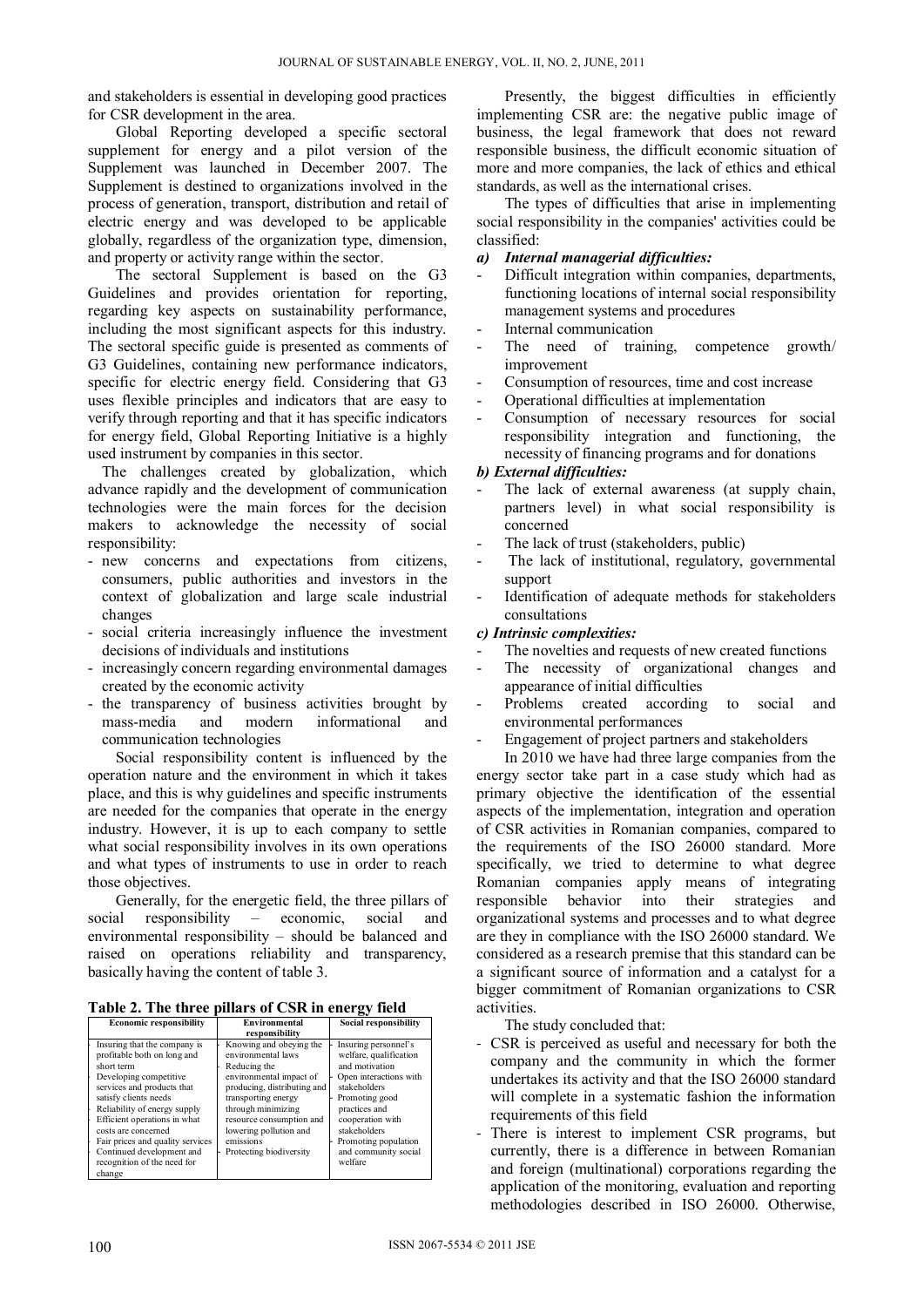there is a variety of multinational corporations that constantly promote CSR projects that are part of their long term strategies and that apply the CSR models from their countries of origin, adapted to the conditions found in Romania. The intense media coverage and the publishing of annual CSR reports contribute to the enrichment of the CSR knowledge of Romanian companies. All things considered, we can note a pronounced tendency of Romanian companies to follow international requirements regarding CSR activities

- The analysis of the organizational structure of CSR activities in state-owned enterprises revealed the existence of weak points, such as the inexistence of a special purpose department handling CSR activities and a lack of interest in the evaluation of CSR activities (especially the ones initiated at the community level) and in a reporting activity congruent with international standards

 It can be said that CSR is still in the stage of development in the industrial field, but research indicate the fact that this aspect is treated more and more seriously by stakeholders and companies. As observed, the characteristics of electricity sector and creating of CSR practicing market should be treated seriously and the new GRI sectoral indicators show the CSR importance and value within the sector.

Efficient CSR reporting, used as instrument for dissemination in order to gain a greater recognition in business community, but also in the communities in which companies operate, it is surely the first step towards the financial benefits of CSR [7]. It is important that companies realize the importance of disclosure information regarding practices and performances in social responsibility and sustainability field.

# **5. CORPORATIVE SOCIAL RESPONSIBILITY AND GLOBAL ECONOMIC CRISES**

The costs of global economic and financial crisis reached in August 2009 11.9 trillion US dollars, amount necessary for loans, guarantees, capital injections and other forms of assistance according to IMF calculations, and International Labor Organization estimated that 20 million persons will loose their jobs during the crises.

Turmoil in global financial markets, dramatic fluctuations in crude oil prices and environmental concerns of conventional energy use will cause significant developments in the energy sector worldwide. Following the crisis in credit markets, many companies face difficulties in securing investment funds for new projects. The global energy crisis impact is expected to be reflected as a decrease in demand for crude oil, price fluctuations and delays at major investment in energy projects. In addition, there are challenges that have remained the same as before the onset of the crisis: the need for environmental investments for sustainable energy development, security problems, the requirements to continuously improve the quality of energy services and ensuring the flexibility of electricity networks to take over renewable sources energy.

Regardless of the generating causes, it is probably that the recession will have a significant impact on CSR, being studied the way in which this impact will manifest on practices and relations between business and community [8]. Accord to a survey realized by CSR International, at the end of 2008, in the western countries, 44% of the specialists believe that CSR will strengthen as a result of the crises, 26% believe that it will change, and 22% believe that the concern regarding CSR will diminish. Although it seems a surprising result, it revel the concept complexity, the crises impact being different according to the implemented CSR type. It is sure that the crises will have a great impact on CSR worldwide, many researches appreciating that during economical regression, responsible business management, corporate governance and issues regarding sustainability will have a positive influence on companies.

 Social and environmental performances reporting will play an important part in the future, even if it will not became mandatory for all organizations. In what expected challenges are concerned, when it comes down to reporting sustainability issues, a survey among managers of CSR settled the main expected challenges, a major importance in the future having the adequate settlement of reference objectives and key indicators for measuring performance. The survey results are presented in table 3.

**Table 3. Expected challenges in reporting sustainability aspects** 

|                                                                                                            | Importance, % |                |             |                      |    |    |
|------------------------------------------------------------------------------------------------------------|---------------|----------------|-------------|----------------------|----|----|
| Challenge                                                                                                  | Major         | Impor-<br>tant | Me-<br>dium | Unim-<br>por<br>tant | No | ĪА |
| Settling reference<br>objectives and key<br>indicators for measuring<br>performance                        | 21            | 31             | 20          | 8                    | 6  | 14 |
| Creating and settling<br>internal data for<br>sustainability reporting                                     | 20            | 29             | 20          | 8                    | 7  | 17 |
| Satisfying client of<br>different stakeholders<br>(investors, shareholders,<br>employees, NGOs etc)        | 17            | 26             | 23          | 11                   | 7  | 17 |
| Developing own<br>instruments (IT, scoring<br>systems etc) for<br>monitoring sustainability<br>performance | 16            | 29             | 22          | 12                   | 6  | 16 |

Social responsibility, has became an essential component of business strategy and it can not be abandoned during the crises, in a moment in which all investors and clients request transparency and responsibility to companies, on the contrary, in order to survive the economical recession, companies should innovate and maintain their social investments [9].

According to a recent study made by A.T. Kearney, 99 of the companies focused on sustainability that excel in environmental protection and promoting welfare, (present both in Dow Jones Sustainability Index and in Goldman Sachs SUSTAIN list) had 10% better performances then the rest of the market in 2008. The study regarding sustainable companies that had good results, even in a difficult economic context, reveled that these showed the following characteristics:

- Focus on long term development of the company, on the expense of short term gains
- Strong corporate governance
- Sound risk management practices implemented